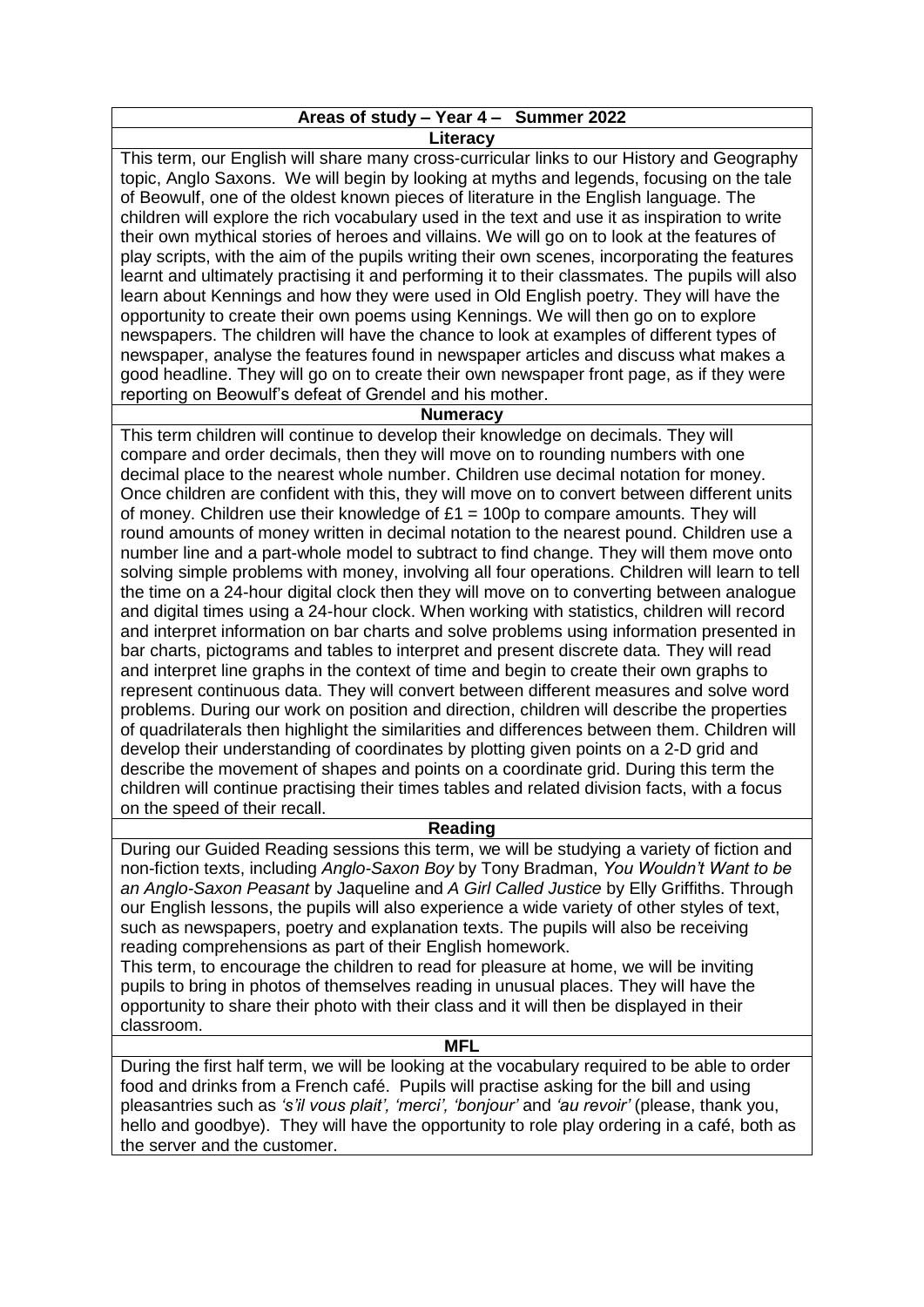In the second half term, the children will continuing with the theme of food and drink as they work on ordering ice creams in French! They will be introduced to ten different flavours of ice-creams and a range of language and phrases associated with ordering an ice-cream in an ice cream parlour or at an ice cream van. They will also recap how to greet people and say thank you and goodbye in French.

# **PSHE/RSHE**

This term, children will begin by focusing on their Growth Mindset. We will link this to our Habits of Mind focus - 'striving for accuracy'. Children will then focus on physical health and mental wellbeing, where they will consider ways in which they can maintain a healthy, balanced lifestyle. Later on in the year, the children will be learning about growing and changing as they get older.

### **RE**

In this term during RE, the children will be focussing on the question of why religious leaders and sacred texts are important to followers. In order to answer this question, they will begin by exploring the traits of a good leader using examples of leaders from history. The children will then consider if they have any important or special books, reflecting on why these are important to them. We will develop this further as they learn about how Holy books are used in different religions and why it is important to the members of that religion. Finally, the children will then research the religious leaders of Christianity, Hinduism and Islam. By the end of this term we would expect the children to be able to describe and explain some similarities and differences between these three religions and how they use their Holy books.

**PE**

In PE, we will be focussing on increasing our reaction speeds during the first half term. To help develop this, the children will be working on a number of activities using balls of varying sizes. Each week, the activities will get progressively more challenging as pupils' skill levels increase. They will also be investigating the difference to their performance when using their dominant versus their non-dominant hand.

After half term, we will turn our attention to practising for the events which will be part of the Sports Day proceedings. Pupils will get the opportunity to re-familiarise themselves with equipment they will be using during the events and hone their running, jumping and throwing skills.

# **Geography**

For Geography this term, the children will be focussing their studies on Settlement. This will be cross-curricular with History as they find out how the towns and cities of the UK first developed. Children will learn about the needs and requirements of the early settlers and how this influenced their choice of where to settle. They will look at place names around the UK to see how the Anglo-Saxons, Romans and Vikings all left their mark. Through use of digital and paper maps, children will investigate land use in different sized settlements and the ways in which settlements are linked together. At the end of the unit, children will draw together all their learning about settlements to design their own new settlement!

#### **History**

In History this term, we will be studying the Anglo-Saxon era. The children will investigate and evaluate reasons why the Anglo-Saxons came to Britain. Then they will research how the Anglo-Saxons lived based on evidence from archaeological digs and how they have influenced the Britain we know today. We will be focussing on the discovery of the famous Anglo-Saxon long boat found at Sutton Hoo. Finally, using what we have discovered from Sutton Hoo and Tutankhamun (from the previous term), we will ask the children to think about and decide whether archaeologists are right to disturb ancient burial places in their quest for information about the past.